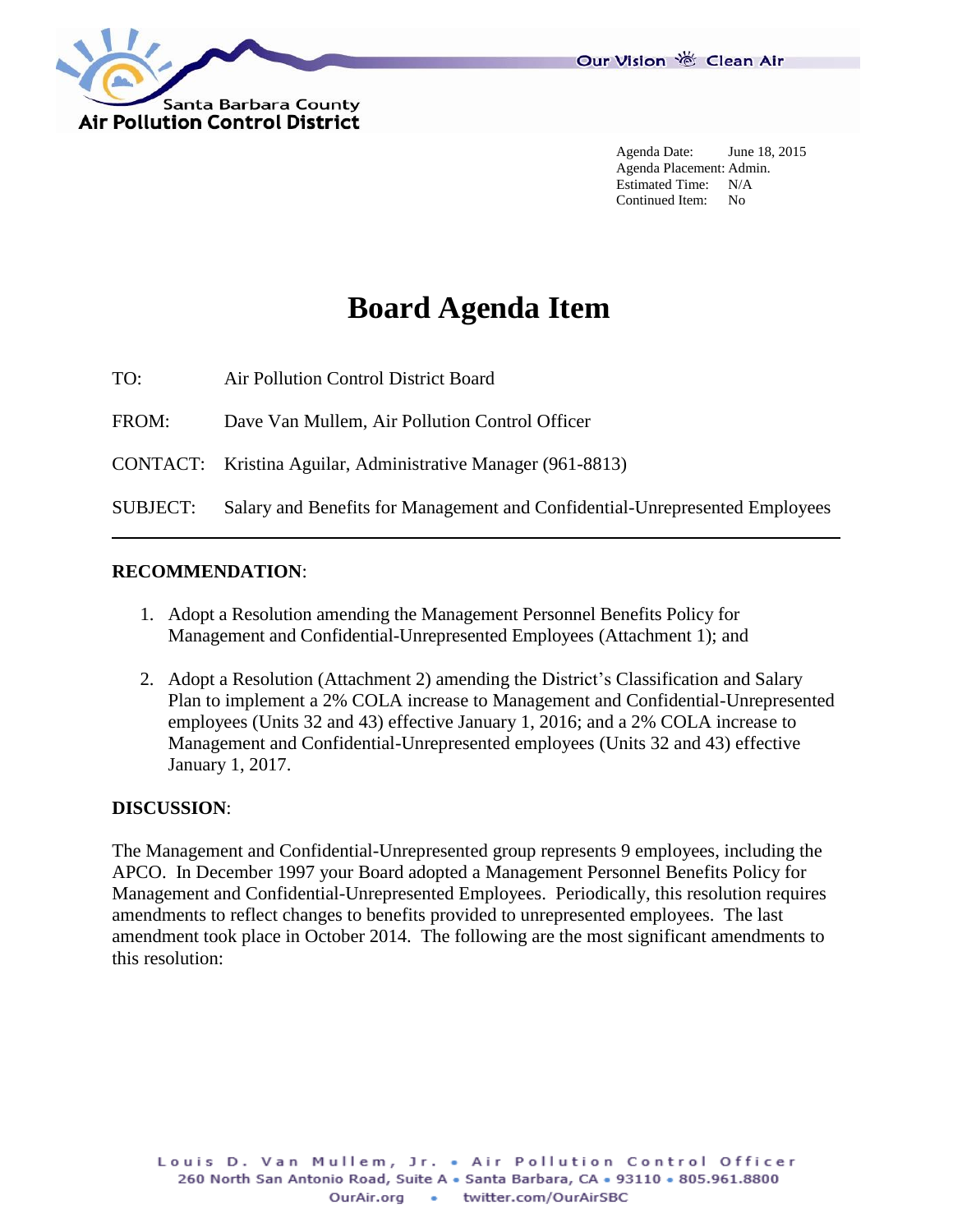- 1. Benefits Effective July 1, 2015 the District will contribute an additional semi-monthly benefit of \$24.79 to the employee-only premium of the medical benefit OR as a matched contribution to the employee's 457 Deferred Compensation plan, when employee contributes that amount to the 457 plan; effective January 1, 2017 the District shall contribute an additional semi-monthly benefit of \$10.00 to the employee-only premium of the medical benefit OR as a matched contribution to the employee's 457 Deferred Compensation plan, when employee contributes that amount to the 457 plan; and
- 2. Holiday Break Holidays for the dates December 28, 29, 30 and 31 for 2015; and holidays for the dates December 27, 28, 29 and 30 for 2016; this provision will sunset December 31, 2016;

Salaries for Management and Confidential-Unrepresented employees are outlined in the District's Classification and Salary Plan. Consistent with the parameters set by your Board and negotiated by the represented employee groups, we are proposing a 2% COLA increase effective January 1, 2016 to all Management and Confidential-Unrepresented employees (Units 32 and 43); and a 2% COLA increase effective January 1, 2017 to all Management and Confidential-Unrepresented employees (Units 32 and 43).

### **FISCAL IMPACT**:

During recent years the District has reduced in size and seen its budget process further refined. With the adoption of the Fiscal Year 2015-2016 budget, the District is able to provide an increase in benefits and salary. Increases provided to Management and Confidential-Unrepresented employees are consistent with the parameters set by your Board. The below outlines the fiscal impact of these changes to Management and Confidential-Unrepresented employees:

- 1. Providing an increase in the District paid employee-only portion of the medical plan OR a 457 match to employee defined benefit plans, effective July 1, 2015 will have an annual impact of \$5,150;
- 2. Providing an increase in the District paid employee-only portion of the medical plan OR a 457 match to employee defined benefit plans, effective January 1, 2017 will have an impact for the 2016-2017 Fiscal Year of \$960, and then \$1,900 in subsequent Fiscal Years:
- 3. Providing a 2% COLA increase effective January 1, 2016 will have an impact for the 2015-2016 Fiscal Year of \$10,350, and then \$20,700 in subsequent Fiscal Years;
- 4. Providing a 2% COLA increase effective January 1, 2017 will have an impact for the 2016-2017 Fiscal Year of \$10,550, and then \$21,100 in subsequent Fiscal Years; and